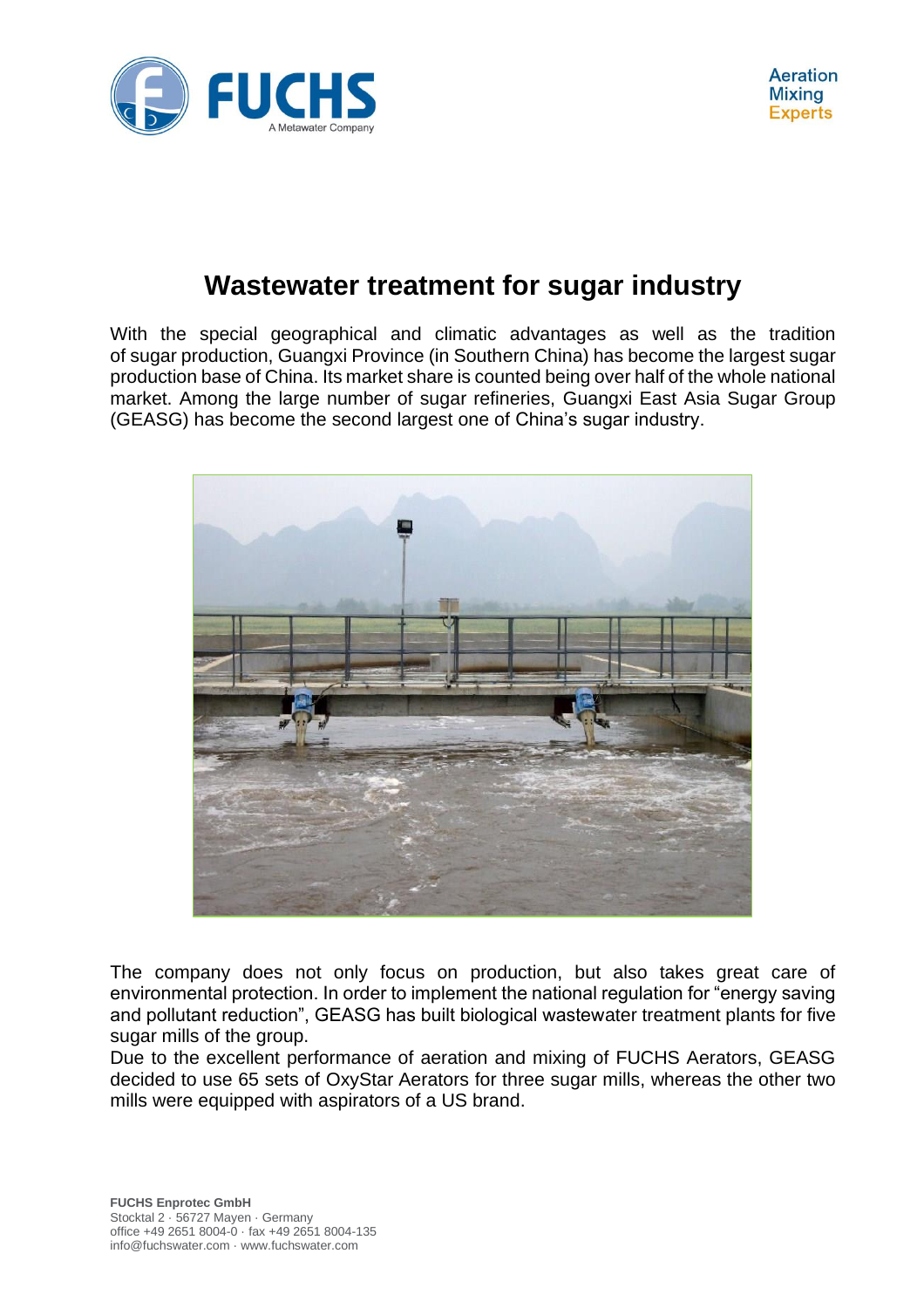Wastewater treatment for sugar industry FUCHS OxyStar Aerators - page 2 of 4 -





At the end of 2007 the carrousel shaped oxidation ditch of Funan sugar mill was equipped with 34 sets of OxyStar Aerators OS 30.0 (22.0 kW each). The aeration tank has a total volume of approx.  $35,100$  m<sup>3</sup>.

Due to limited space a water depth in the basin of 7.0 m had to be chosen there, which posed a challenge to aeration and mixing. FUCHS OxyStar Aerators have overcome this problem by ideally combining and optimizing the functions of oxygenation and mixing.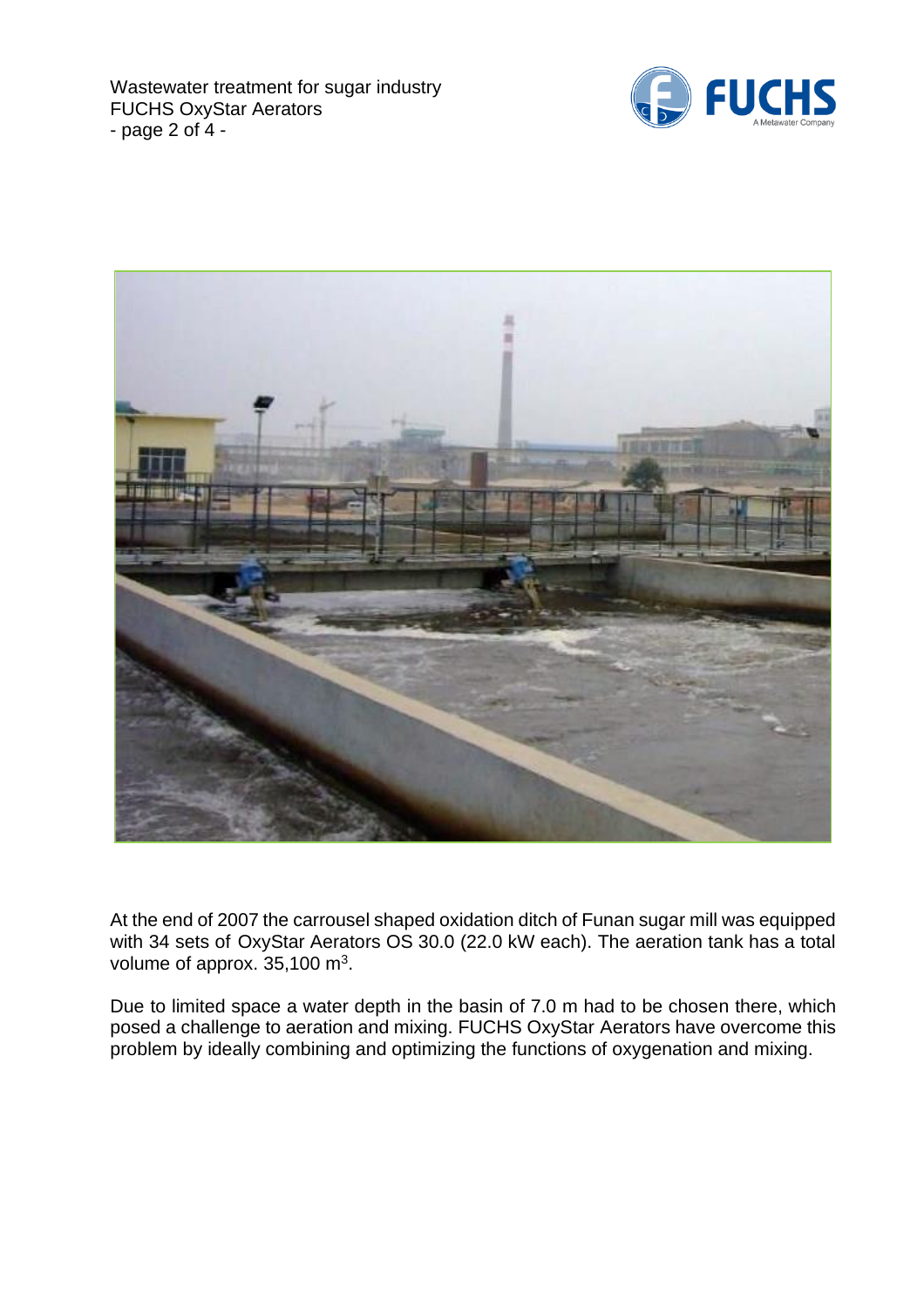

The arrangement of the FUCHS OxyStar Aerators is shown in the following flow scheme.



With the harvest of sugar cane in autumn sugar mills begin their sugar processing campaign, which lasts from November to April of the following year. This leads to the seasonal character of the sugar wastewater.

Additionally, the sugar wastewater is characterized by high COD and BOD loads as well as a high daily flow. The characteristics of the wastewater discharged to the activated sludge process are:

- Flow rate  $\approx$  28,000 m<sup>3</sup>/d
- COD concentration ≈ 750 mg/l
- COD load  $\approx$  21,000 kg/d